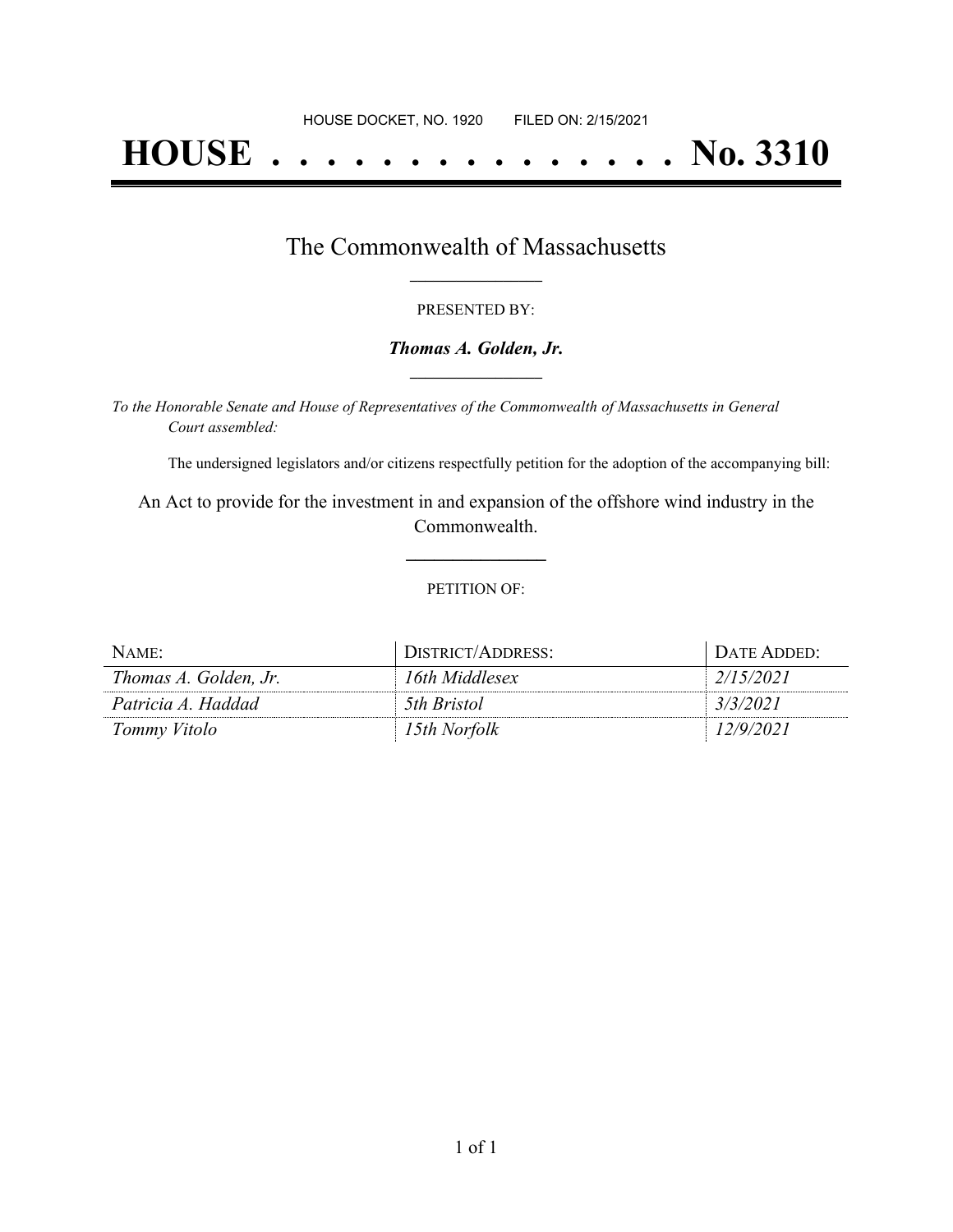#### HOUSE DOCKET, NO. 1920 FILED ON: 2/15/2021

## **HOUSE . . . . . . . . . . . . . . . No. 3310**

By Mr. Golden of Lowell, a petition (accompanied by bill, House, No. 3310) of Thomas A. Golden, Jr., and Patricia A. Haddad relative to making appropriations for the investment in and expansion of the offshore wind industry. Telecommunications, Utilities and Energy.

### The Commonwealth of Massachusetts

**In the One Hundred and Ninety-Second General Court (2021-2022) \_\_\_\_\_\_\_\_\_\_\_\_\_\_\_**

**\_\_\_\_\_\_\_\_\_\_\_\_\_\_\_**

An Act to provide for the investment in and expansion of the offshore wind industry in the Commonwealth.

Be it enacted by the Senate and House of Representatives in General Court assembled, and by the authority *of the same, as follows:*

 SECTION 1. To provide for supplementing certain items in the general appropriation act 2 and other appropriation acts for fiscal year 2022 the sums set forth in section 2 are hereby appropriated from the General Fund unless specifically designated otherwise in this act or in those appropriation acts, for several purposes and subject to the conditions specified in this act or in those appropriation acts, and subject to the laws regulating the disbursement of public funds for the fiscal year ending June 30, 2022; provided, however that notwithstanding any general or special law to the contrary, appropriations made in this act shall not revert and shall be available for expenditure until June 30, 2023. These sums shall be in addition to any amounts previously appropriated and made available for the purposes of those items.

10 SECTION 2. To provide for a program of infrastructure development, improvements and 11 various capital investments, the sums set forth in this section for the several purposes and subject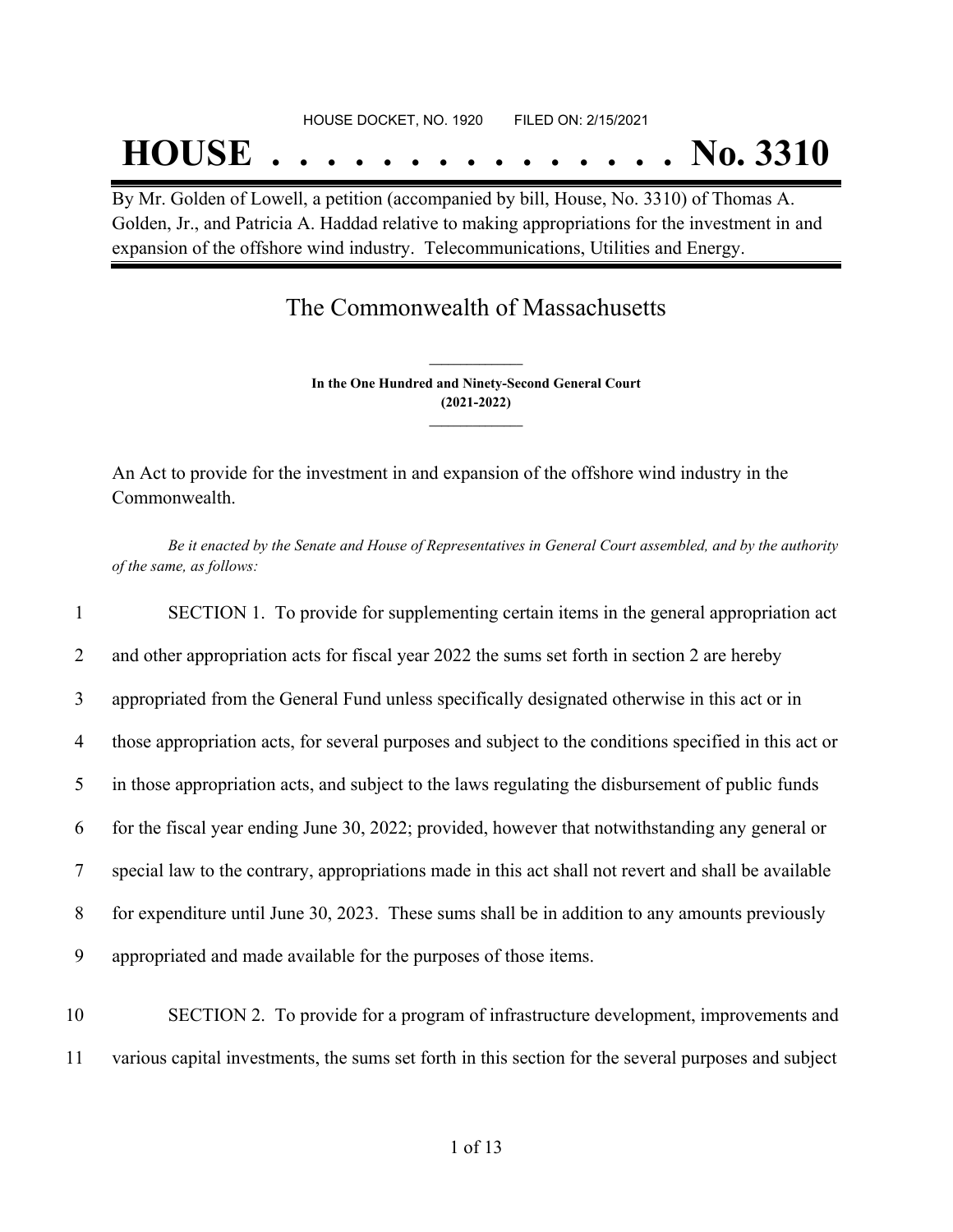to the conditions specified in this act, are hereby made available, subject to the laws regulating the disbursement of public funds and approval thereof. EXECUTIVE OFFICE OF ENERGY AND ENVIRONMENTAL AFFAIRS Massachusetts Clean Energy Center 2000-0110. For the Massachusetts Offshore Wind Industry Investment Fund established by section 9A of chapter 23J of the General Laws; provided, however that \$50,000,000 shall be used for port infrastructure development and revitalization in the commonwealth for the purpose of supporting the offshore wind industry …………………………………..………\$500,000,000 SECTION 3. Section 1 of chapter 23J of the General Laws, as so appearing in the 2018 Official Edition, is hereby amended by adding after the definition of "fund" the following definition:- "Offshore wind company", a business corporation, partnership, firm, unincorporated association or other entity engaged in offshore wind development, manufacturing or commercialization in the commonwealth and any affiliate thereof, which is, or the members of which are, subject to taxation under chapter 62, 63, 64H or 64I. SECTION 4. Chapter 23J of the General Laws, as so appearing in the 2018 Official Edition, is hereby amended by adding after section 8 the following new section:- Section 8A. (a) There shall be established a commonwealth offshore wind industry investment program which shall be administered by the center. The purpose of the program shall be to develop and expand offshore wind industry-related employment opportunities in the commonwealth and to promote renewable energy-related innovations and economic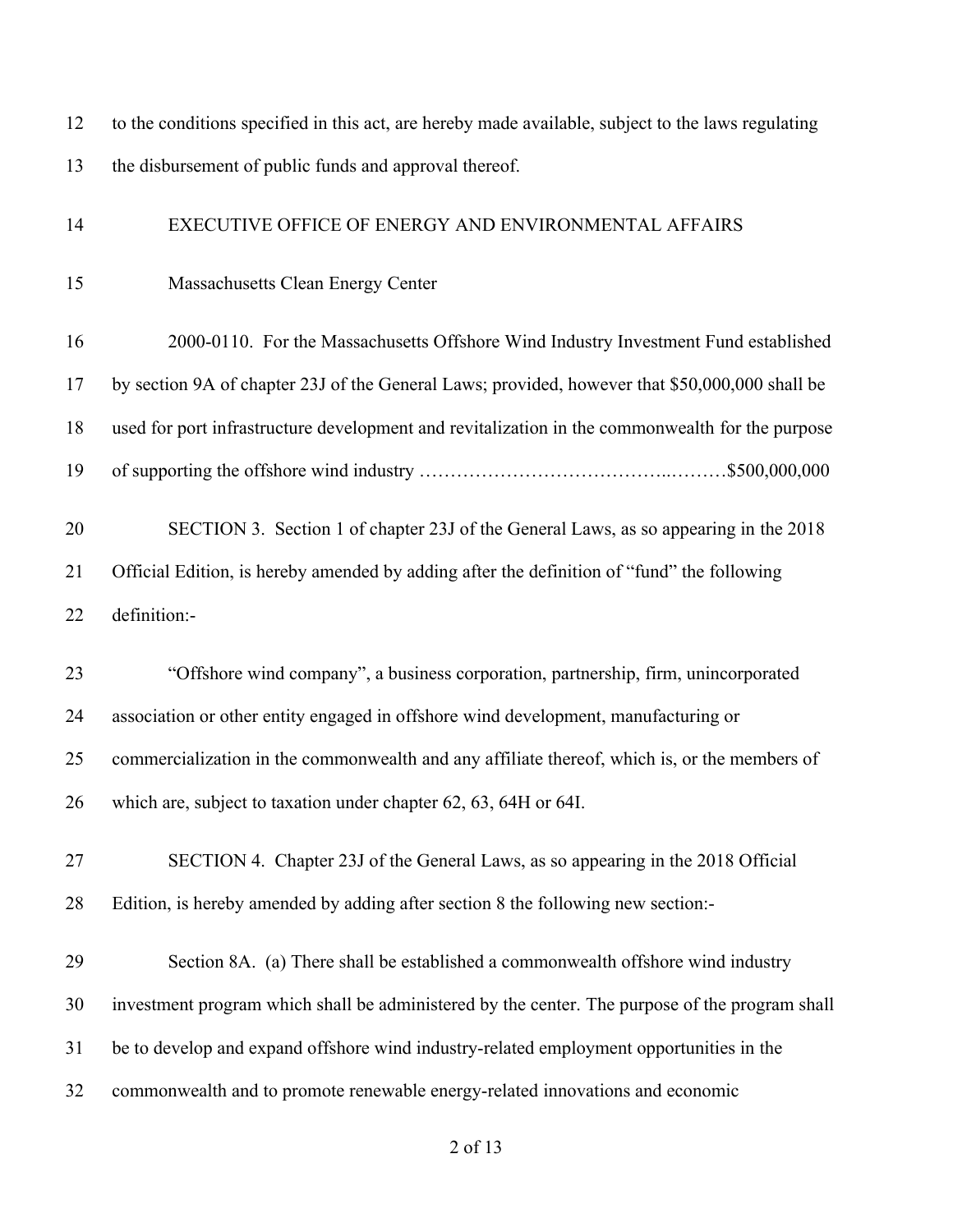development benefits to the commonwealth by supporting and stimulating siting, development, manufacturing and commercialization in the offshore wind industry. Offshore wind companies certified pursuant to subsection (b) shall be eligible for participation in the program.

 (b) The center may, upon a majority vote of the board, certify a offshore wind company as a certified offshore wind company upon: (i) the timely receipt, as determined by the center, of a certification proposal supported by independently verifiable information, signed under the pains and penalties of perjury by a person expressly authorized to contract on behalf of the offshore wind company and which shall include, but not be limited to: (A) an estimate of the projected new state revenue the offshore wind company expects to generate during the period for which the company seeks certification, together with a plan, including precise goals and objectives, by which the offshore wind company proposes to achieve the projected new state revenue; and (B) documentation of an agreement, if any, between the offshore wind company and banking institutions with which the offshore wind company shall have agreed to establish accounts and by which the banking institutions shall have agreed to commit a specified percentage of the funds deposited in the accounts for loans made thereby to companies under the small business capital access program established pursuant to section 57 of chapter 23A; and (ii) findings made by the center, based on the certification proposal, documents submitted therewith and any additional investigation by the center, and incorporated in its approval, that: (A) the offshore wind company shall meet all statutory requirements and any other criteria that the center may prescribe including, but not limited to criteria in the following areas: the offshore wind company's potential for leveraging additional funding or attracting additional resources to the commonwealth; the offshore wind company's potential to promote offshore wind manufacturing in the commonwealth; and the offshore wind company's potential to create employment in the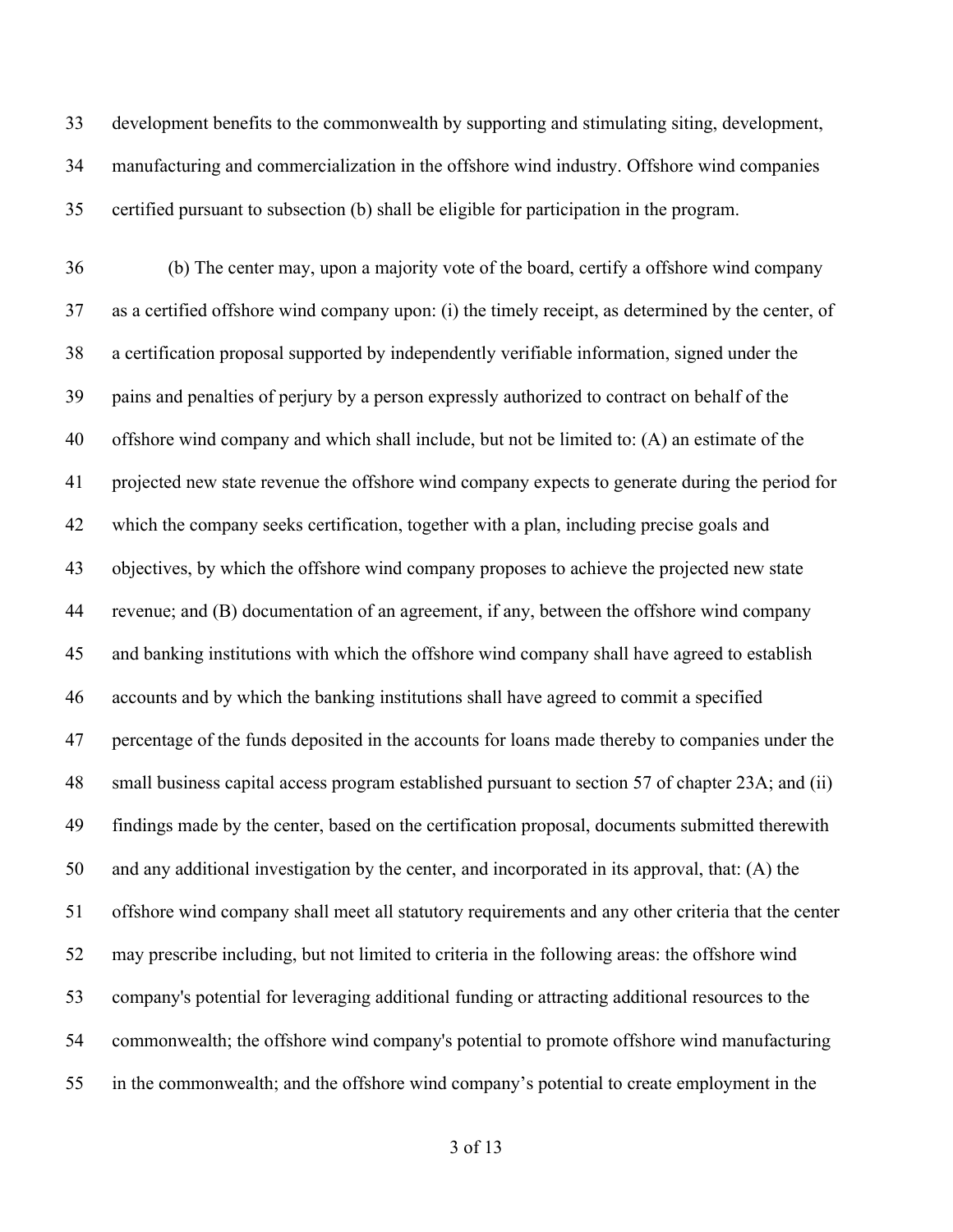commonwealth; and (B) a certified offshore wind company shall meet the new state revenue and employment growth projections, as specified in the certification proposal, over the period for which it receives benefits.

 (c) A certified offshore wind company may, upon a majority vote of the board, be eligible 60 for the following benefits which shall be awarded by the board on a competitive basis:  $(1)$  benefits from the offshore wind tax incentive program established by subsection (d); (2) grants, loans or other investments from the Massachusetts Offshore Wind Industry Investment Fund established by section 9A; (3) assistance from the center in accessing economic incentive programs within the Massachusetts office of business development, including access to the technical, human, financial, training, educational and site-finding resources necessary to expand 66 or locate in the commonwealth; (4) assistance from the center in obtaining federal grants;  $(5)$  preference for funding for offshore wind industry job training programs; or (6) preference for pre-permitted industrial land as identified by the Massachusetts Development Finance Agency.

 (d) There shall be established an offshore wind industry tax incentive program. The center, in consultation with the department, may annually authorize incentives, including incentives carried forward or refunded pursuant to subsections (m), (n) and (r) of section 6 of chapter 62, paragraph 17 of section 30 of chapter 63, the second time it appears, section 31M of said chapter 63, the second time it appears, paragraph 6 of subsection (f) of section 38 of said chapter 63, subsection (j) of section 38M of said chapter 63, section 38U of said chapter 63, section 38V of said chapter 63, section 38W of said chapter 63, section 38CC of said chapter 63, the second paragraph of subsection (c) of section 42B of said chapter 63 and subsection (xx) of section 6 of chapter 64H in a cumulative amount, including the current year cost of incentives allowed in previous years, that shall not exceed \$30,000,000 annually. The center may, in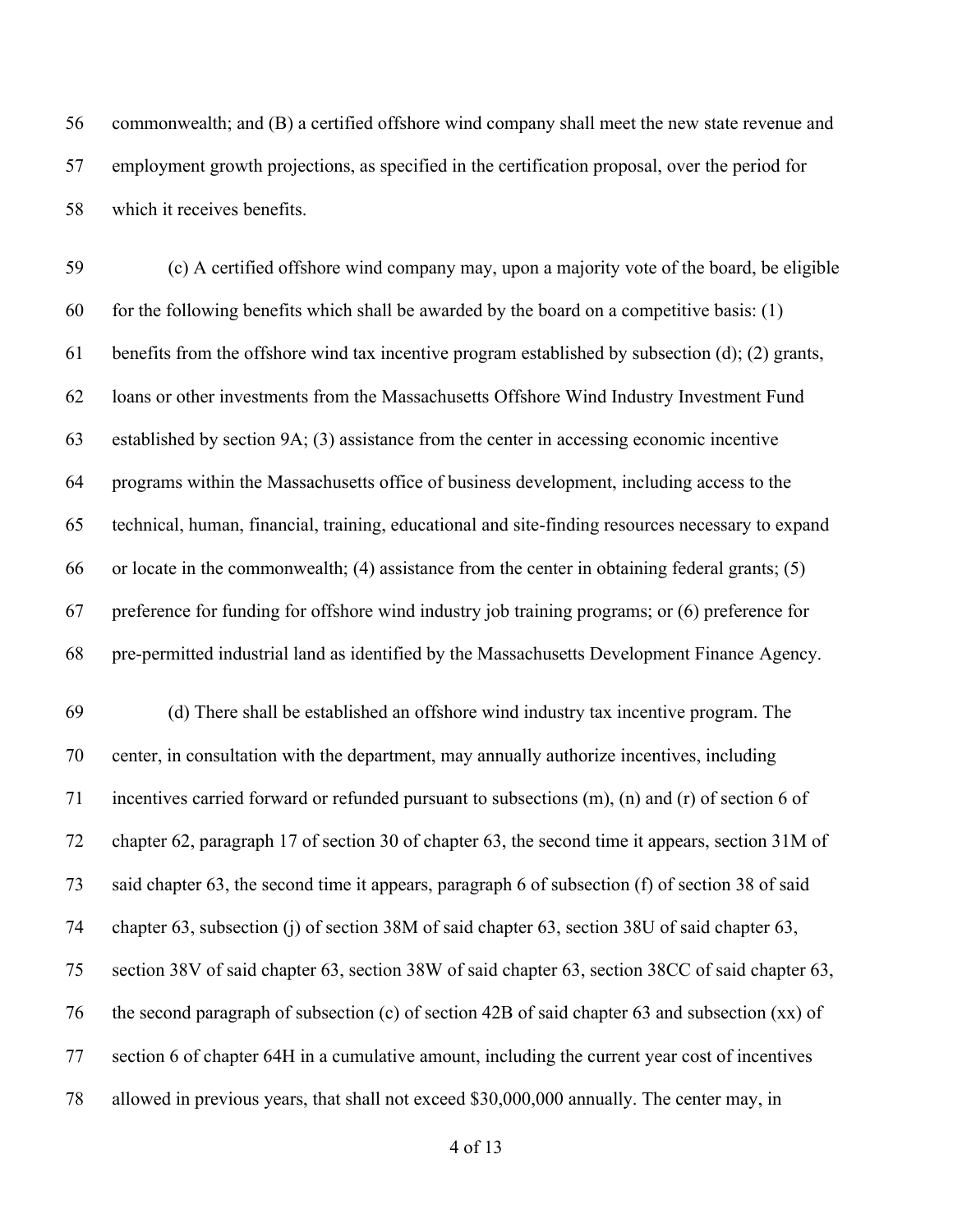consultation with the department, limit any incentive to a specific dollar amount or time duration or in any other manner deemed appropriate by the department; provided, however, that the department shall only allocate any such incentives among commonwealth certified offshore wind companies pursuant to subsection (b) and shall award such tax incentives pursuant to subsection (c).

 The center shall provide an estimate to the secretary of administration and finance of the tax cost of extending benefits to a proposed project before certification, as approved by the commissioner of revenue, based on reasonable projections of project activities and costs. Tax incentives shall not be available to a certified offshore wind company unless expressly granted by the secretary of administration and finance in writing.

89 (e)(1) Certification granted pursuant to subsection (b) shall be valid for 5 years starting with the tax year in which certification is granted. Each certified offshore wind company shall file an annual report with the center detailing whether it has met the specific targets established in the proposal pursuant to subclause (A) of clause (i) of subsection (b).

 (2) The certification of a offshore wind company may be revoked by the center after an independent investigation and determination that representations made by the certified offshore wind company in its certification proposal are materially at variance with the conduct of the offshore wind company after receiving certification; provided, however, that the center shall review the certified offshore wind company at least annually; provided, further, that a project with an actual return on investment that is less than 70 per cent of the return on investment projected in the certification proposal shall be deemed to contain a material variance for a revocation determination. If the center determines not to revoke certification upon a finding that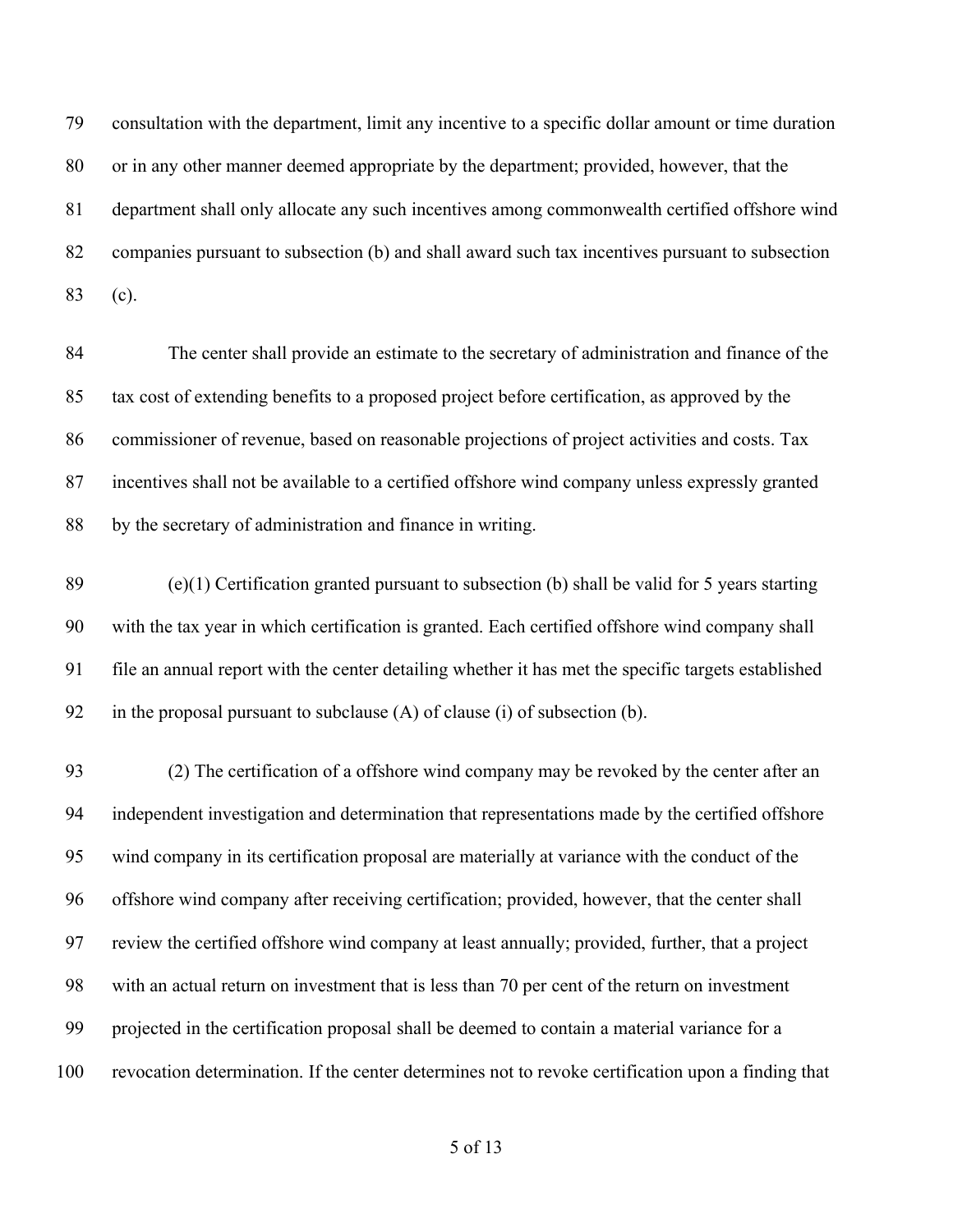the actual return on investment for the project is less than 70 per cent, the center shall provide its reasons for the decision in writing to the secretary of administration and finance, the commissioner of revenue and the clerks of the house of representatives and the senate, who shall forward the same to the house and senate committees on ways and means, the joint committee on revenue, the joint committee on telecommunications, utilities and energy, and the joint committee on economic development and emerging technologies. The center shall post these reasons on the internet for public access.

 (3) Under this subsection, revocation shall take effect on the first day of the tax year in which the center determines that a material variance commenced. The commissioner of revenue shall, as of the effective date of the revocation, disallow any credits, exemptions or other tax benefits allowed by the original certification of tax benefits under this section. The department shall issue regulations to recapture the value of any credits, exemptions or other tax benefits allowed by the certification under this section; provided, however, that the recapture provisions in subsection (m) of section 6 of chapter 62 and section 38U of chapter 63 shall apply. If the original certification allowed sales and use tax exemptions pursuant to subsection (xx) of section 6 of chapter 64H, the purchaser shall accrue use tax as of the date of revocation on a portion of the sales price on which exemption was claimed that is proportionate to the remaining useful life of the property.

 (4) Nothing in this subsection shall limit any legal remedies available to the commonwealth against any certified offshore wind company.

 (f) Capital funding may be revoked only by the center after an independent investigation and determination that representations made by the offshore wind company in its certification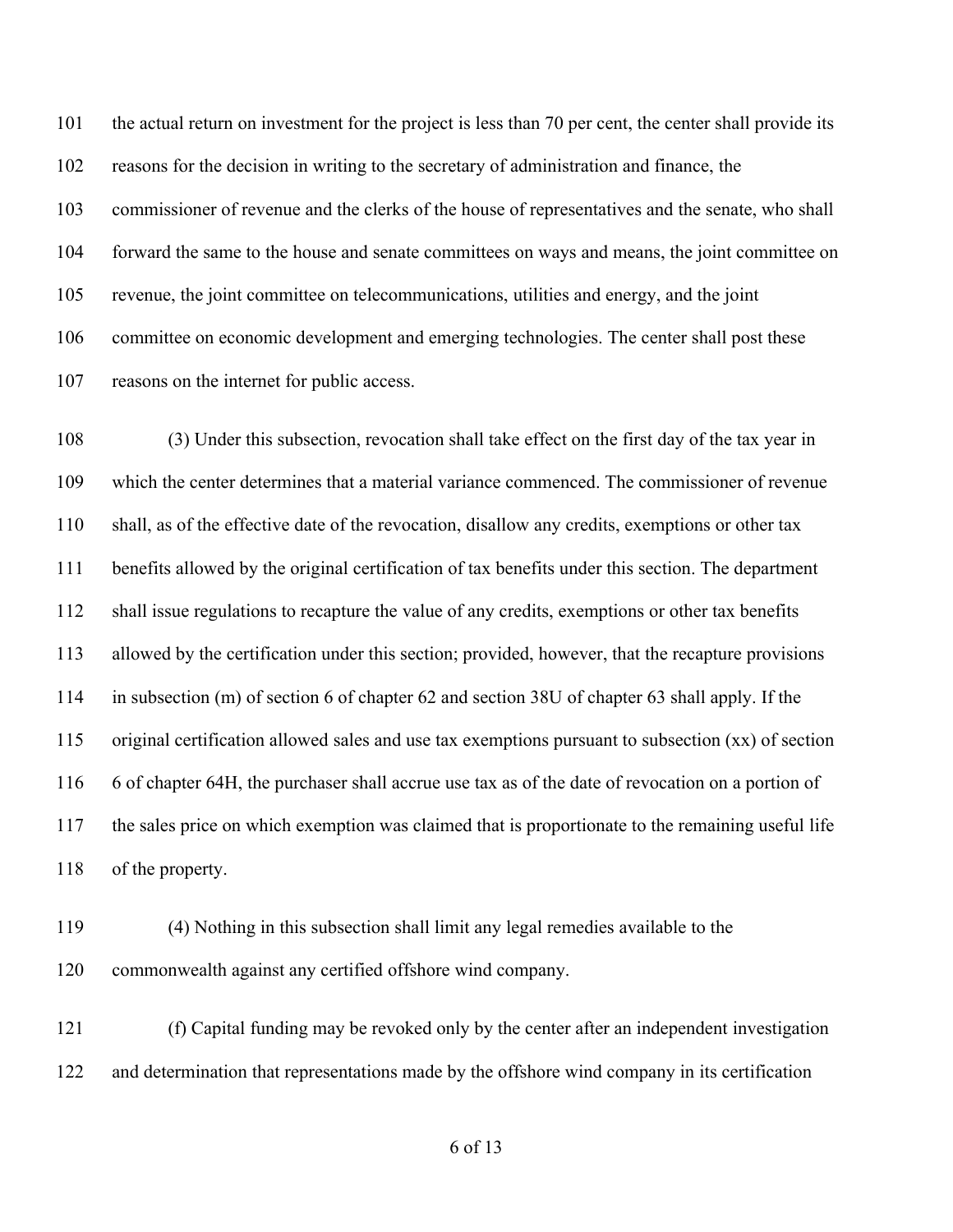proposal are materially at variance with the conduct of the offshore wind company after certification; provided, further, that a offshore wind company generating less than 70 per cent of the projected new state revenue in the certification proposal shall be deemed to contain a material variance for the purposes of a revocation determination. If the center does not revoke certification despite said material variance, the center shall provide its reasons for the decision in writing to the secretary of administration and finance, the commissioner of revenue and the clerks of the house of representatives and the senate, who shall forward the same to the house and senate committees on ways and means, the joint committee on bonding, capital expenditures and state assets, the joint committee on telecommunications, utilities and energy, and the joint committee on economic development and emerging technologies. A notice of revocation under this subsection shall specify the date on which the revocation is effective, which shall be the date of the notice or the date on which the center determined that the material variance commenced. The secretary of administration and finance shall, as of the effective date of the revocation, disallow any loans, grants or other benefits allowed by the original certification under this 137 section. The department may issue regulations to recapture any grants or loans allowed by the certification under this section.

 (g) The center shall revoke the certification of an offshore wind company when independent investigations conducted in 2 consecutive years determine that representations made by the offshore wind company in its project proposal are deemed materially at variance, pursuant to paragraph (2) of subsection (e) or subsection (f).

 (h) The board, in consultation with the executive office of administration and finance, the executive office of energy and environmental affairs, and the executive office of housing and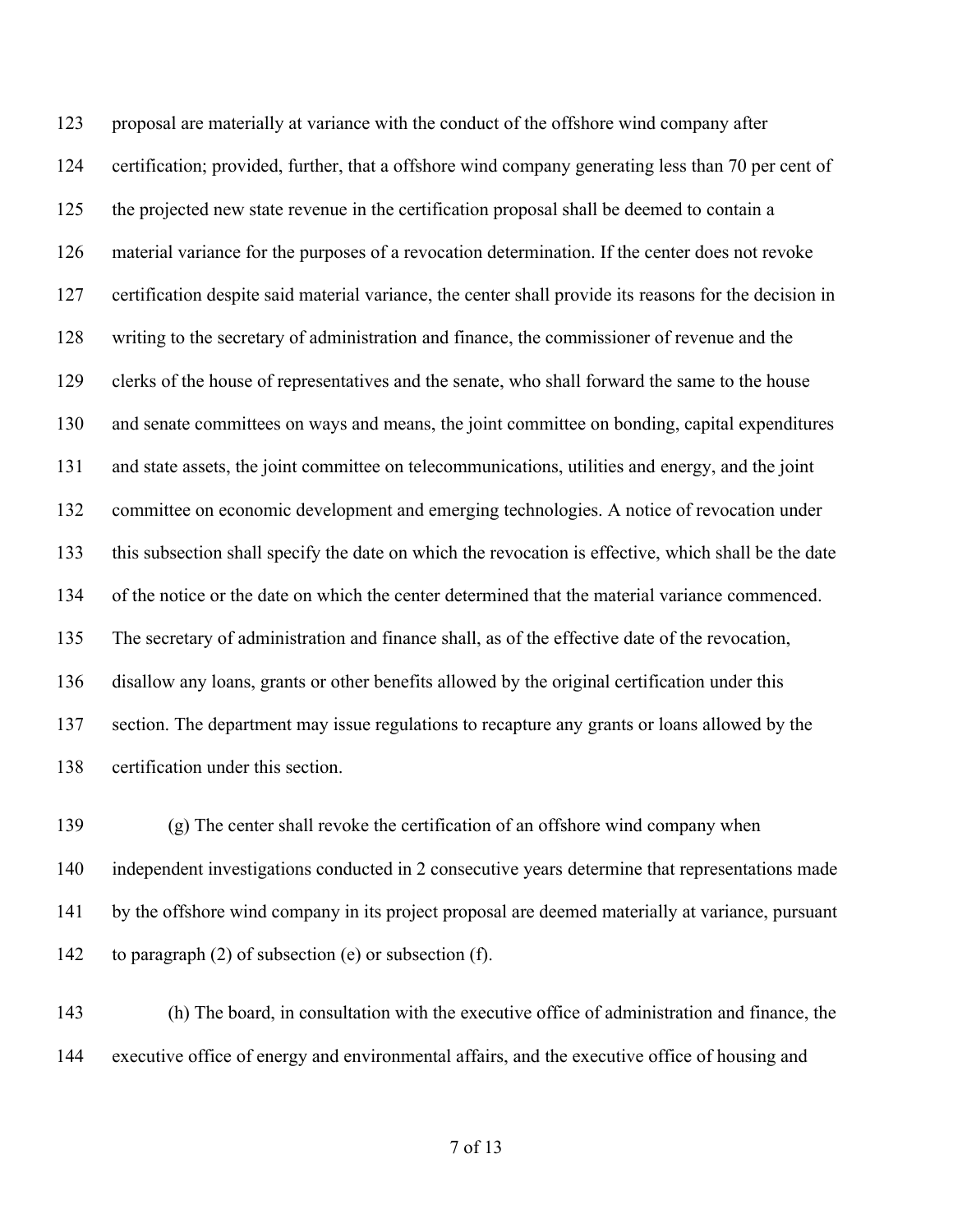economic development, shall promulgate rules, regulations or guidelines necessary to carry out 146 the provisions of this section.

| 147 | SECTION 5. Chapter 23J of the General Laws, as so appearing in the 2018 Official                    |
|-----|-----------------------------------------------------------------------------------------------------|
| 148 | Edition, is hereby amended by adding after section 9 the following new section:-                    |
| 149 | Section 9A. (a) There shall be established and placed within the center a fund to be                |
| 150 | known as the Massachusetts Offshore Wind Industry Investment Fund, hereinafter in this section      |
| 151 | referred to as the fund, to be held by the center separate and apart from its other funds. The fund |
| 152 | shall be credited any appropriations, bond proceeds or other monies authorized by the general       |
| 153 | court and specifically designated to be credited thereto, such additional funds as are subject to   |
| 154 | the direction and control of the center, any pension funds, federal grants or loans, royalties or   |
| 155 | private investment capital which may properly be applied in furtherance of the objectives of the    |
| 156 | fund, any proceeds from the sale of qualified investments secured or held by the fund, any fees     |
| 157 | and charges imposed relative to the making of qualified investments as defined by the center,       |
| 158 | secured or held by the fund and any other monies which may be available to the center for the       |
| 159 | purposes of the fund from any other source or sources. Any revenues, deposits, receipts, or funds   |
| 160 | received through the receipt of royalties, interest, dividends, or the sale of equity instruments   |
| 161 | shall be deposited in the fund, and shall be available to the center for the purposes described in  |
| 162 | this section, without further appropriation. All available monies in the fund that are unexpended   |
| 163 | at the end of each fiscal year shall not revert to the General Fund and shall be available for      |
| 164 | expenditure in the subsequent fiscal year.                                                          |
|     |                                                                                                     |

 (b) The center shall invest and reinvest the fund and the income thereof only as follows: (1) making qualified equity investments pursuant to subsection (c); (2) investing funds not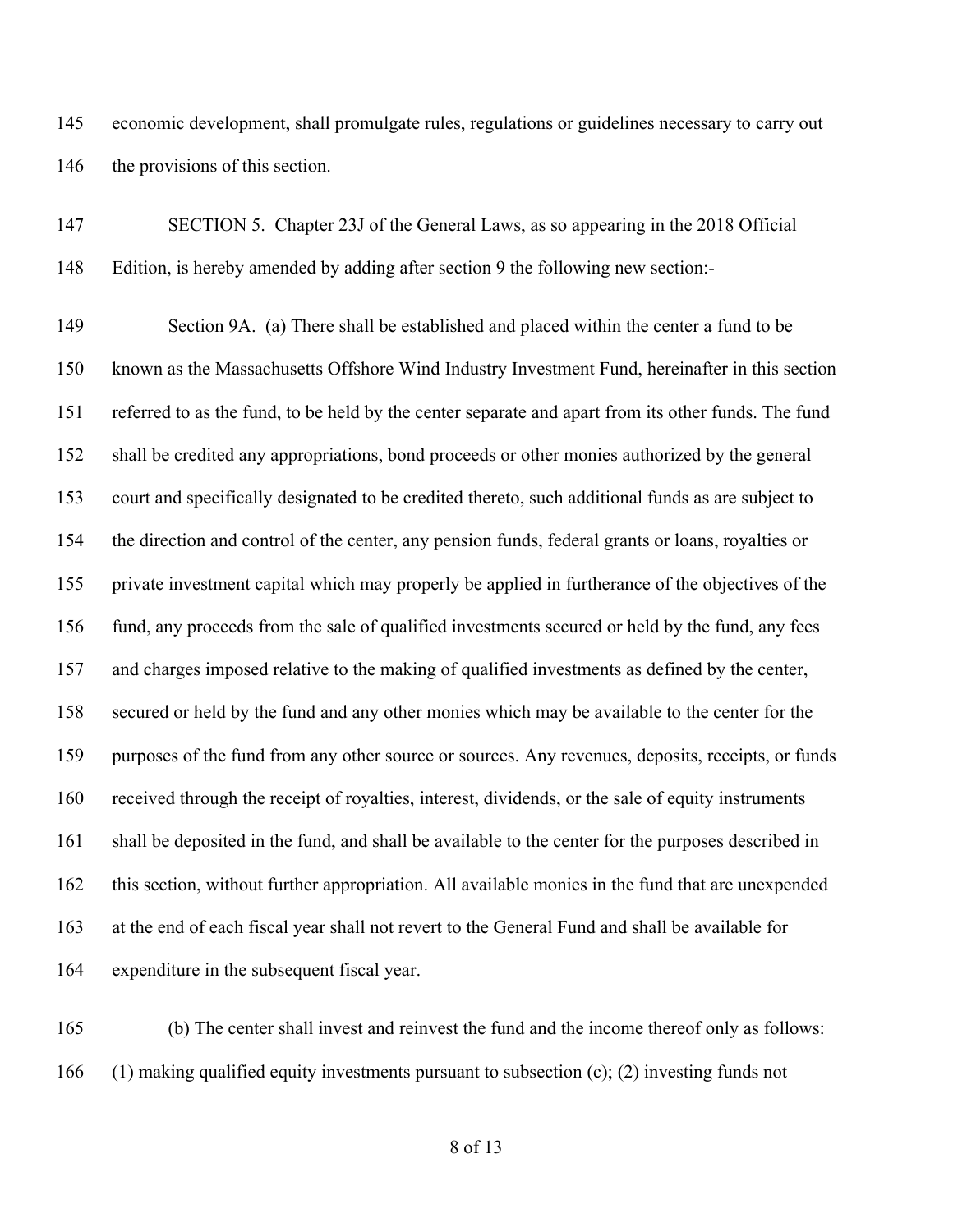required for immediate disbursement in the purchase of such securities as may be lawful investments for fiduciaries in the commonwealth; (3) paying binding obligations associated with such qualified investments which shall be secured by the fund as the same become payable; and (4) paying principal or interest on qualified investments secured by the fund or paying any redemption premium required to be paid when such qualified investments shall be redeemed prior to maturity; provided, however, that monies in the fund shall not be withdrawn at any time in such an amount as would reduce the amount of the fund to less than the minimum requirement thereof established by the board, except for the purpose of paying binding obligations associated with qualified investments which shall be secured by the fund as the same become payable.

 (c) The fund shall be held and applied by the center, subject to the approval of the board, to make qualified investments, grants, research and other funding and loans designed to advance the following public purposes for the offshore wind industry in the commonwealth: (1) to stimulate increased financing for the siting and expansion of permanent offshore wind manufacturing facilities in the commonwealth by providing financing for the construction or expansion of such new facilities; (2) to make targeted investments to promote manufacturing activities for new or existing advanced technologies and offshore wind research; (3) to provide funds for the revitalization and infrastructure for ports in the commonwealth to support the offshore wind industry in the commonwealth; (4) to provide workforce training grants to prepare individuals for offshore wind careers; (5) to provide funding for development, coordination and marketing of higher education programs; (6) to make qualified grants to certified offshore wind 187 companies for site remediation, preparation and ancillary infrastructure improvement projects; 188 and (7) to otherwise further the public purposes set forth herein.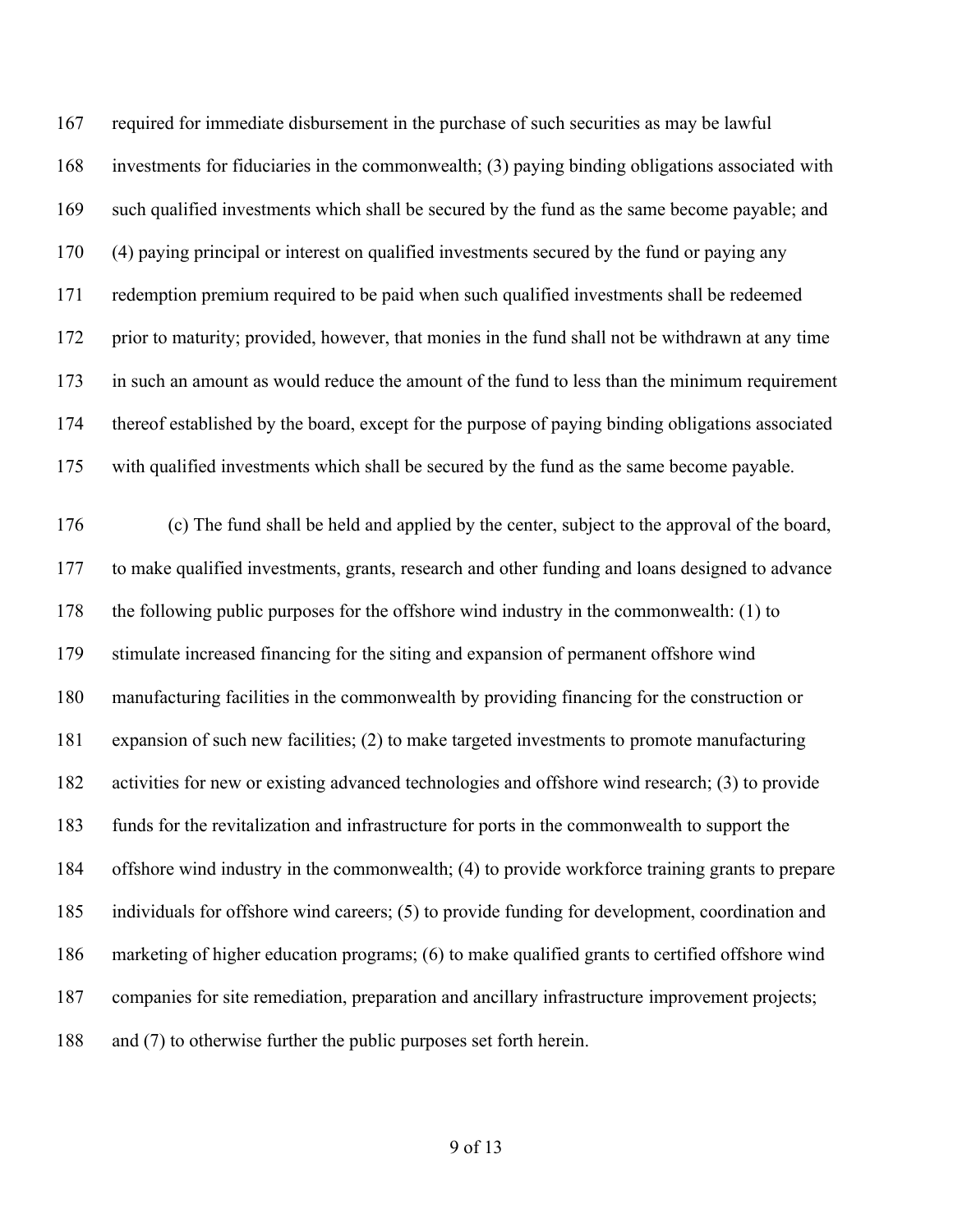(d) The center shall make no such qualified investment pursuant to clause (1) of subsection (b) unless: (1) said investment has been approved by a majority vote of the board; (2) the recipient is a certified offshore wind industry company pursuant to section 8A; (3) the center finds, to the extent possible, that a definite benefit to the commonwealth's economy may reasonably be expected from said qualified investment; provided, further, that in evaluating a request or application for funding, the center shall consider the following: (i) the appropriateness of the project; (ii) whether the project has significant potential to expand employment; (iii) the project's potential to enhance technological advancements; (iv) the project's potential for leveraging additional funding or attracting resources to the commonwealth; and (v) the project's potential to promote manufacturing in the commonwealth; (4) to the extent said investment is a capital investment, the investment has been approved by the secretary of the executive office of administration and finance upon request of the center; provided, however, that said request shall be submitted to the secretary in writing and shall, include but not be limited to: (i) a description of the project or program to be funded; (ii) the economic benefits to the commonwealth which can reasonably be expected from said project or program; (iii) a copy of the proposed contract or other document executing the transaction between the center and the recipient of the funds; (iv) a description of the contractual or other legal remedies available to the center upon non- performance of the contract or other document executing the transaction by the recipient including, but not limited to, any provisions for restitution or reimbursement of the funds granted, loaned or otherwise invested in or with the recipient; and (v) any other information as the secretary may determine; and (5) said qualified investment conforms with the rules approved 210 by the board.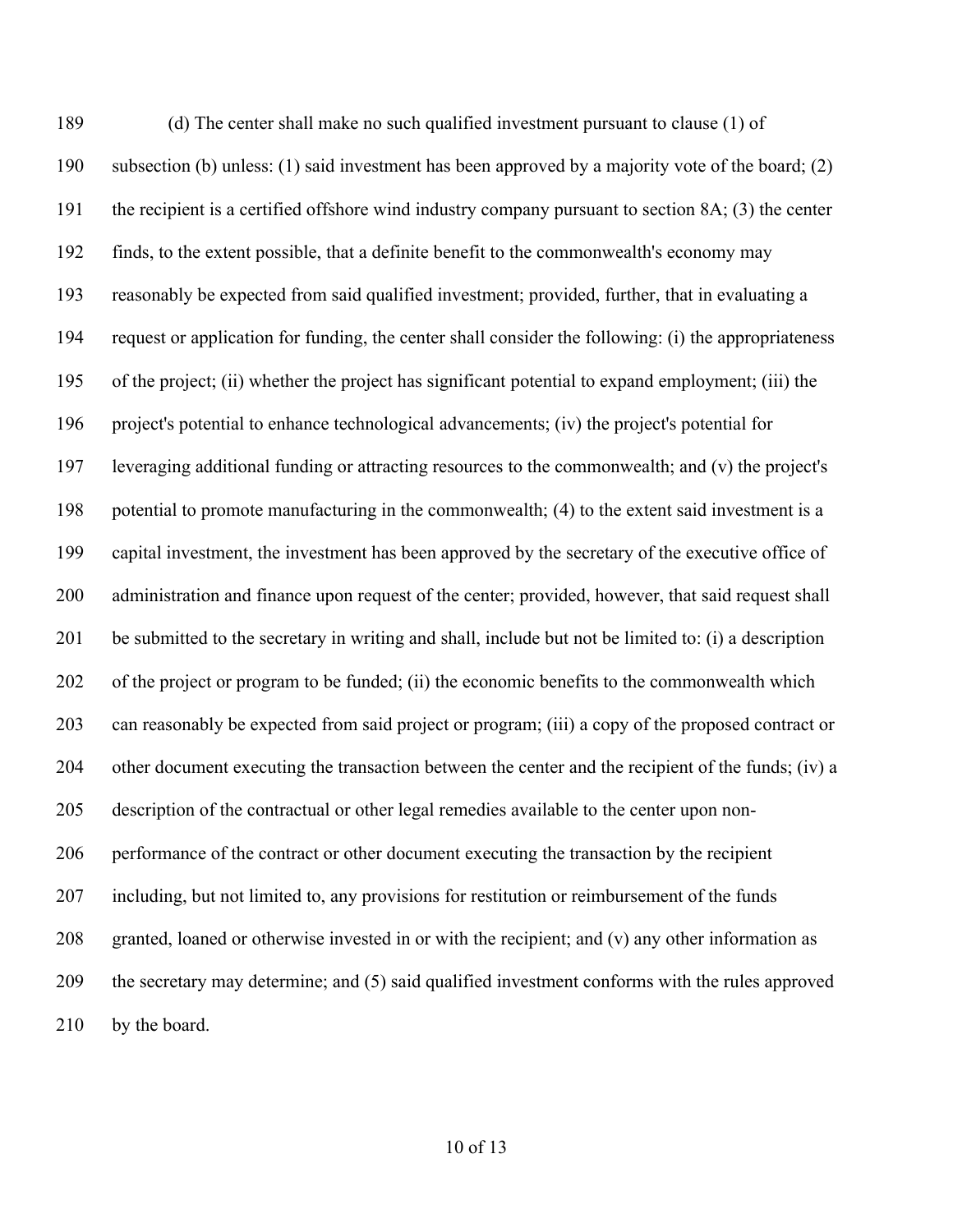Said rules shall set the terms and conditions for investments which shall constitute qualified investments including, but not limited to, loans, guarantees, loan insurance or reinsurance, equity investments, grants awarded pursuant to clause (3) of subsection (c), other financing or credit enhancing devices, as established by the center directly or on its own behalf or in conjunction with other public instrumentalities, or private institutions or the federal government. Said rules shall provide that qualified investments made pursuant to clauses (1) and (2) of said subsection (c) shall involve a transaction with the participation of at least 1 at-risk private party.

 Said rules shall establish the terms, procedures, standards and conditions which the center shall employ to identify qualified applications, process applications, make investment determinations, safeguard the fund, advance the objective of increasing employment opportunities, oversee the progress of qualified investments and secure the participation of other public instrumentalities, private institutions or the federal government in such qualified investments. Said rules shall provide for negotiated intellectual property agreements between the center and a qualified investment recipient which shall include the terms and conditions by which the fund's support may be reduced or withdrawn.

 (f) The center may solicit investments by private institutions or investors in the activities of the fund and may reach agreements with such private institutions or investors regarding the terms of any such investments including, but not limited to, the rights of such investors to participate in the income or appropriation of the fund. To further the objective of securing investments by private institutions or investors in the activities of the fund pursuant to the preceding sentence, the center may develop a proposal creating a separate investment entity which shall permit the commingling of the fund's resources with the maximum participation by

```
11 of 13
```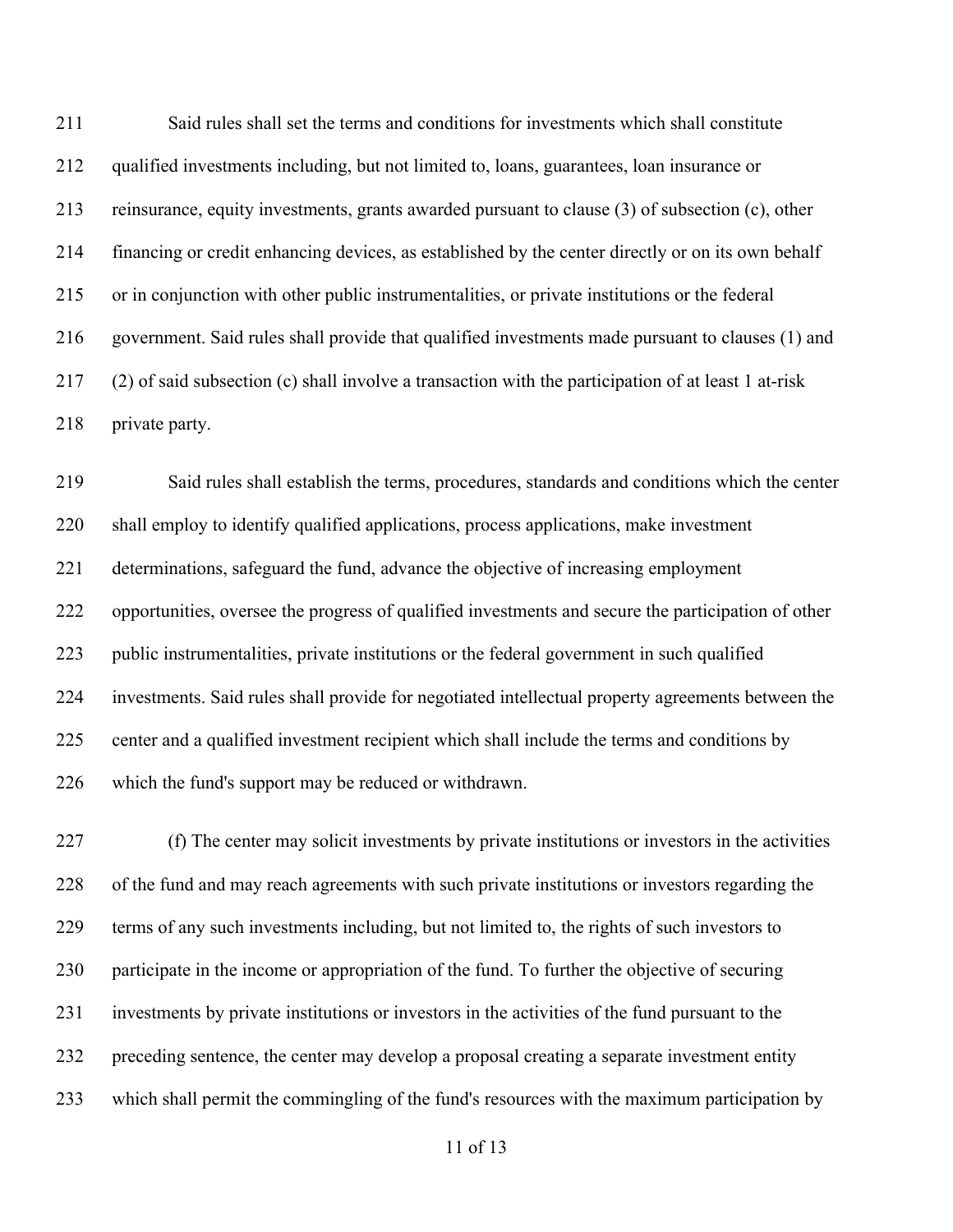such private institutions or investors in a manner consistent with the public purpose of the fund and under the terms and conditions established to protect and preserve the assets of the fund.

 (g) Copies of the approved rules, and any modifications, shall be submitted to the clerks of the house of representatives and the senate, who shall forward the same to the house and senate committees on ways and means and the joint committee on economic development and emerging technologies.

 (h) Qualified investment transactions made by the center pursuant to this section shall not, except as specified in this chapter, be subject to chapter 175, or any successor thereto, and shall be payable solely from the Massachusetts Offshore Wind Industry Investment Fund established by this section and shall not constitute a debt or pledge of the full faith and credit of the commonwealth, the center or any subdivision of the commonwealth.

 (i) The center shall not make expenditure from or commitment of the assets of the fund including, but not limited to, the making of qualified investments secured by the fund, if following the making of said qualified investment, the amount of the fund shall be less than the minimum requirement established by the board.

 SECTION 6. Subsection b of section 83C of chapter 169 of the Acts of 2008, as amended by chapter 188 of the Acts of 2016, is hereby amended by striking out the following:-

 "; provided, however, that the department of public utilities shall not approve a long-term contract that results from a subsequent solicitation and procurement period if the levelized price per megawatt hour, plus associated transmission costs, is greater than or equal to the levelized price per megawatt hour plus transmission costs that resulted from the previous procurement"